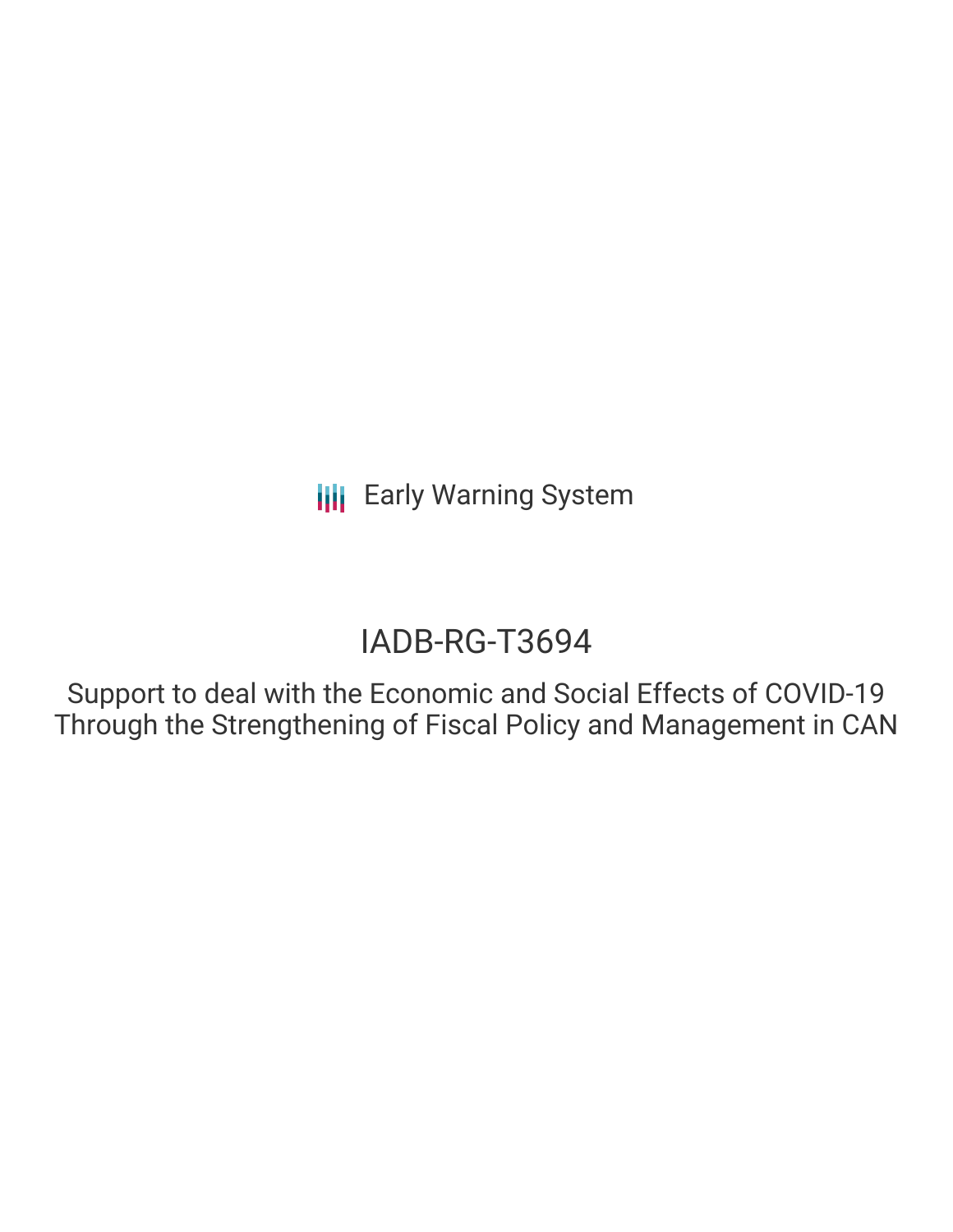



Support to deal with the Economic and Social Effects of COVID-19 Through the Strengthening of Fiscal Policy and Management in CAN

### **Quick Facts**

| <b>Financial Institutions</b>  | Inter-American Development Bank (IADB)                          |
|--------------------------------|-----------------------------------------------------------------|
| <b>Status</b>                  | Approved                                                        |
| <b>Bank Risk Rating</b>        |                                                                 |
| <b>Sectors</b>                 | Education and Health, Law and Government, Technical Cooperation |
| Investment Type(s)             | Grant                                                           |
| <b>Investment Amount (USD)</b> | $$0.62$ million                                                 |
| <b>Grant Amount (USD)</b>      | $$0.62$ million                                                 |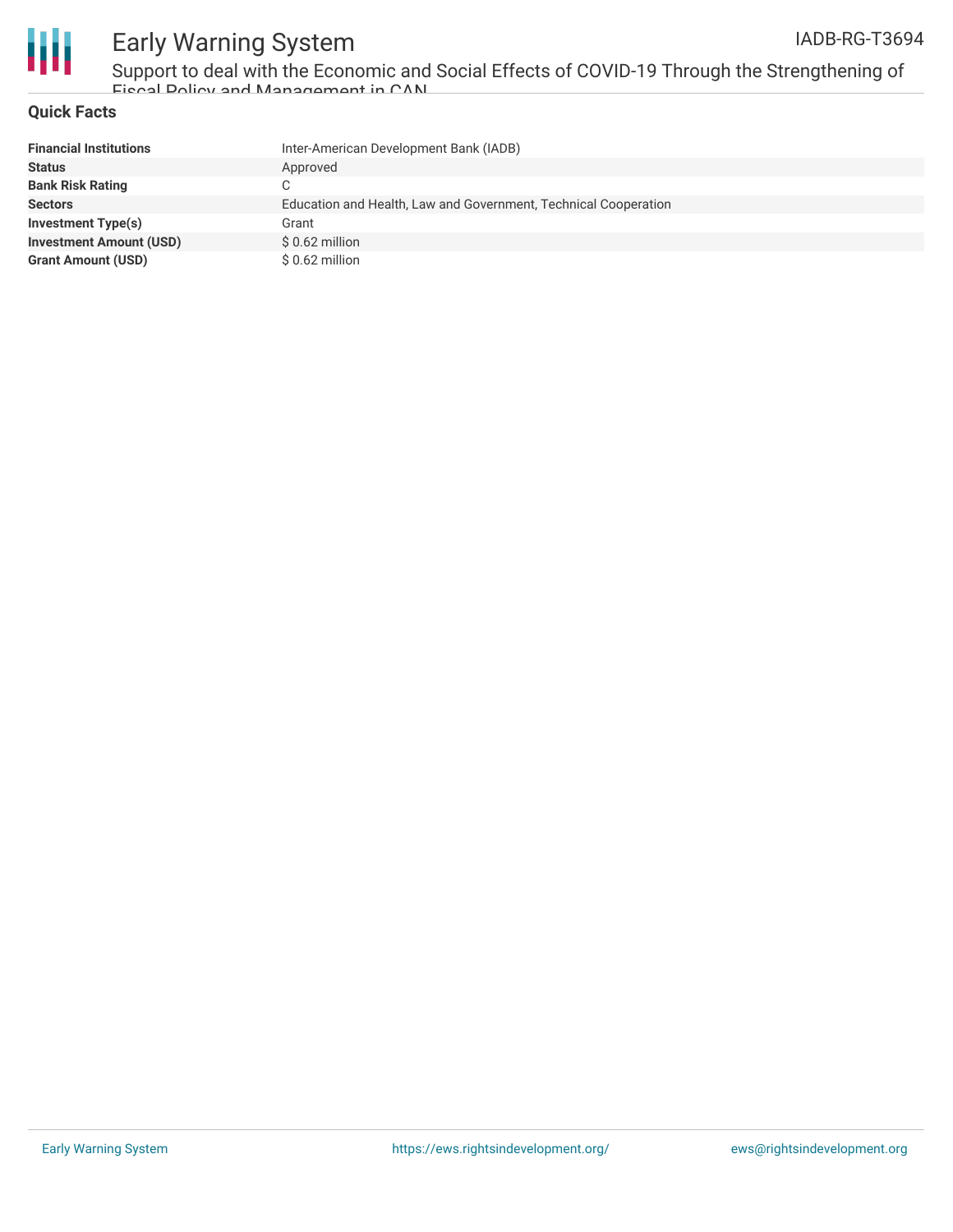

Support to deal with the Economic and Social Effects of COVID-19 Through the Strengthening of Fiscal Policy and Management in CAN

### **Project Description**

The general objective of this technical cooperation (TC) is to support the governments of CAN, both at the national and subnational levels, in their efforts to strengthen the efficiency, effectiveness and equity of fiscal policy and management in order to respond to the emergency. economic and social caused by COVID-19. The specific objectives are: (i) to generate operational knowledge to design and implement strategies for rebuilding economic activity and recomposing the fiscal situation for the period during and after the pandemic, focused on improving the quality of public spending and strengthening fiscal equity and (ii) strengthen the relevant institutions in the implementation of the knowledge generated through the development of organizational modernization plans that include digital tools.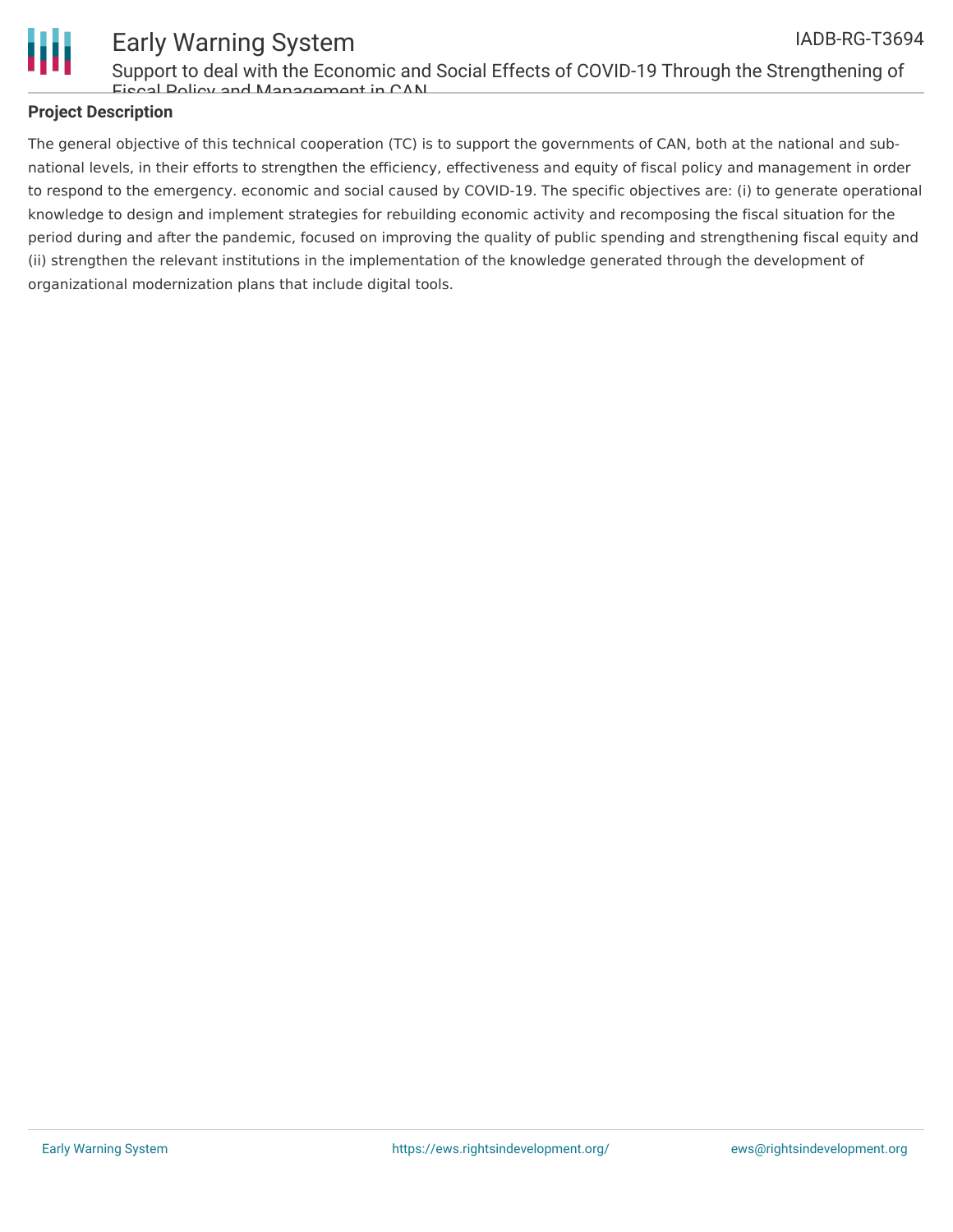



Support to deal with the Economic and Social Effects of COVID-19 Through the Strengthening of Fiscal Policy and Management in CAN

#### **Investment Description**

• Inter-American Development Bank (IADB)